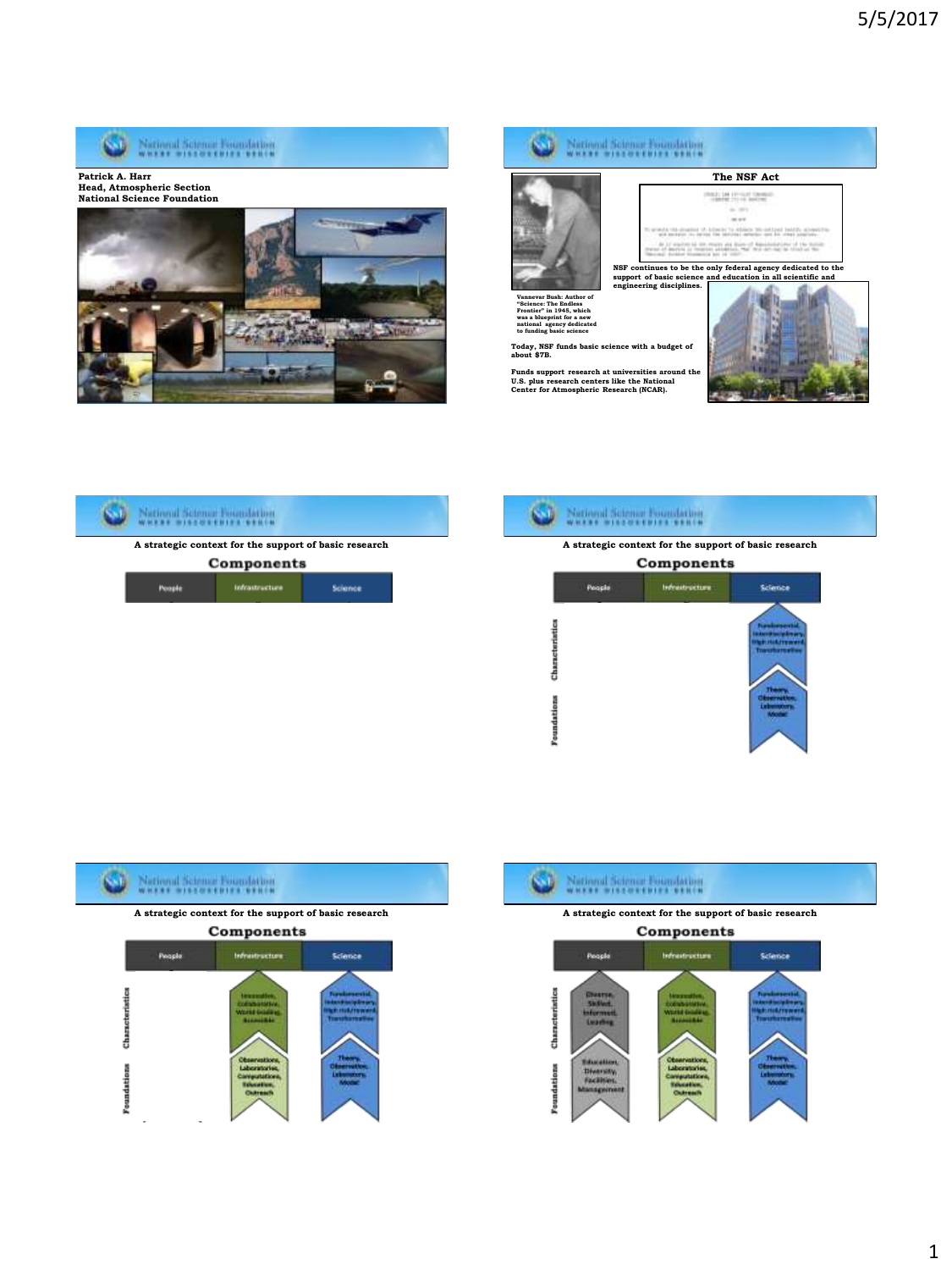

- *extreme events (PREEVENTS) Innovations at the nexus of food, energy, and water systems (INFEWS)*
- *Understanding the brain Quantum computing*



**0 FY08 FY09 FY10 FY11 FY12 FY13 FY14 FY15 FY16 FY17 Geosciences: Division Funding Profiles Office of Polar Programs Ocean Sciences ICER Earth Sciences**

**Atmospheric and Geospace Sciences**